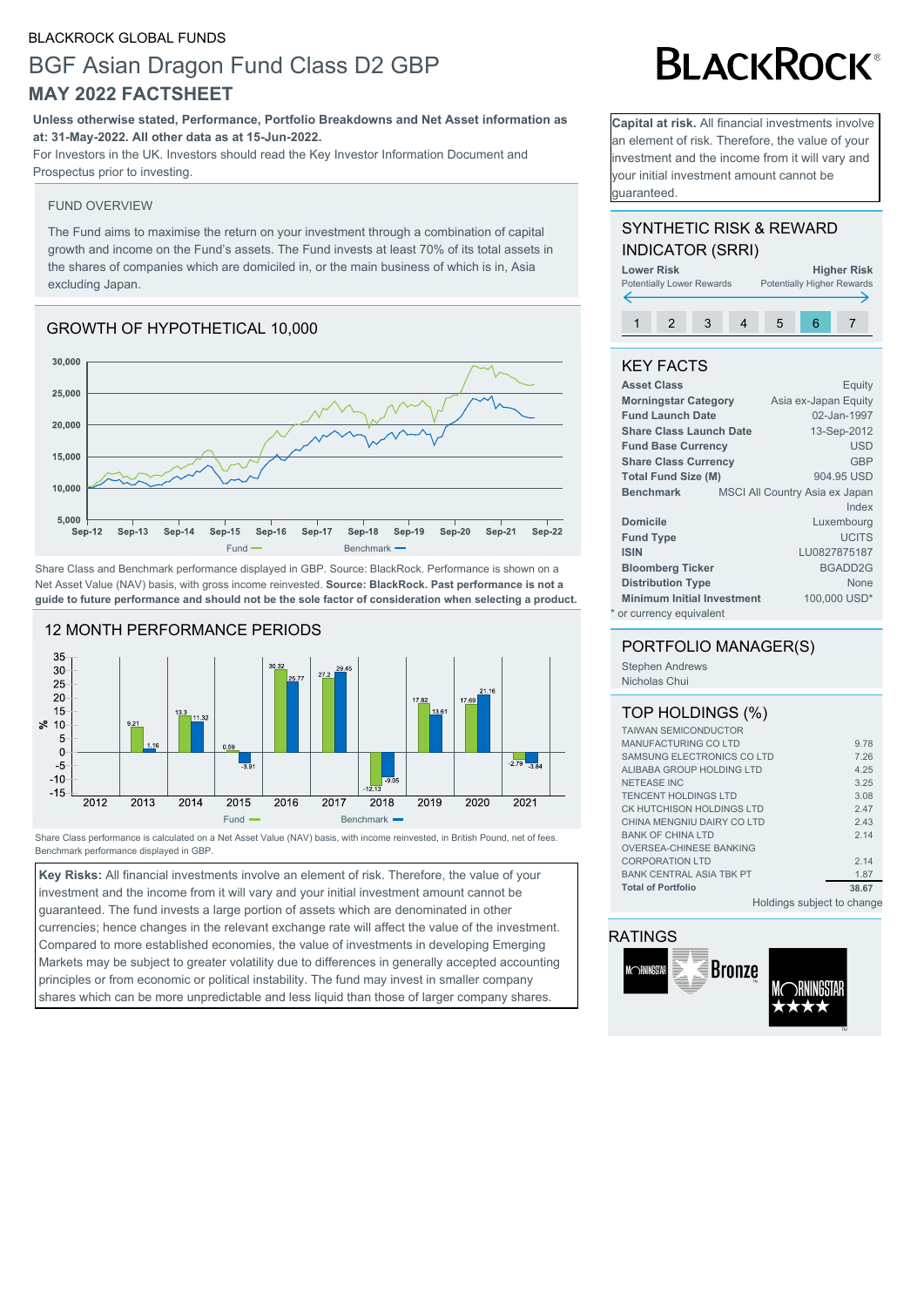#### SECTOR BREAKDOWN (%)

|                               | <b>Fund</b> | <b>Benchmark</b> | <b>Active</b> |
|-------------------------------|-------------|------------------|---------------|
| <b>Financials</b>             | 23.92       | 20.16            | 3.76          |
| Information Technology        | 23.64       | 23.77            | $-0.13$       |
| Communication                 | 9.82        | 10.47            | $-0.64$       |
| <b>Consumer Discretionary</b> | 9.35        | 13.85            | $-4.50$       |
| Industrials                   | 6.95        | 6.83             | 0.12          |
| <b>Real Estate</b>            | 4.54        | 3.98             | 0.56          |
| <b>Utilities</b>              | 4.52        | 3.05             | 1.47          |
| Energy                        | 4.36        | 3.74             | 0.62          |
| Cash                          | 4.27        | 0.04             | 4.23          |
| <b>Consumer Staples</b>       | 3.83        | 5.05             | $-1.22$       |
| <b>Materials</b>              | 3.80        | 5.44             | $-1.64$       |
| Other                         | 1.00        | 3.64             | $-2.63$       |

Negative weightings may result from specific circumstances (including timing differences between trade and settlement dates of securities purchased by the funds) and/or the use of certain financial instruments, including derivatives, which may be used to gain or reduce market exposure and/or risk management. Allocations are subject to change.

| <b>FEES AND CHARGES</b>   |          |
|---------------------------|----------|
| <b>Max Initial Charge</b> | 5.00%    |
| <b>Exit Fee</b>           | $0.00\%$ |
| <b>Ongoing Charge</b>     | 1.11%    |
| <b>Performance Fee</b>    | $0.00\%$ |

#### GEOGRAPHIC BREAKDOWN (%)



#### DEALING INFORMATION

**Settlement** Trade Date + 3 days

**Dealing Frequency** Daily, forward pricing basis

#### **GLOSSARY**

**Market Capitalisation:** is the total value of the shares issued by a company which trades on the stock exchange.

**Ongoing Charge:** is a figure representing all annual charges and other payments taken from the fund.

Price to Book Ratio: represents the ratio of the current closing price of the share to the latest quarter's book value per share.

**Price to Earnings (TTM) Ratio:** represents the ratio of the market price per share of a company to the company's earnings per share for a twelve-month period (usually the last 12 months or trailing twelve months (TTM)).

 $\left| \bigotimes \right|$ +44 (0) 20 7743 33 $\left| \bigotimes$  investor.services@blackrock.com  $\left| \bigoplus \right|$  blackrock.co.uk

**Quartile Rank:** categorises a fund into four equal bands based on their performance over a specified period within the relevant Morningstar's sector. The top or first quartile contains the top 25% of funds, through to the bottom or 4th quartile which contains the bottom 25% of funds.

**SRRI:** is a value based on the volatility of the fund, which gives an indication of the overall risk and reward profile of the Fund.

**Performance Fee:** is charged on any returns that, subject to a High Water Mark. the Fund achieves above it's performance fee benchmark. Please refer to the Prospectus for further information.

#### **IMPORTANT INFORMATION:**

All financial investments involve an element of risk. Therefore, the value of your investment and the income from it will vary and your initial investment amount cannot be guaranteed. This document is marketing material. BlackRock Global Funds (BGF) is an open-ended investment company established and domiciled in Luxembourg which is available for sale in certain jurisdictions only. BGF is not available for sale in the U.S. or to U.S. persons. Product information concerning BGF should not be published in the U.S. BlackRock Investment Management (UK) Limited is the Principal Distributor of BGF and may terminate marketing at any time. Subscriptions in BGF are valid only if made on the basis of the current Prospectus, the most recent financial reports and the Key Investor Information Document, which are available in registered jurisdictions and available in local language where registered can be found at www.blackrock.com on the relevant product pages. . Prospectuses, Key Investor Information Documents and application forms may not be available to investors in certain jurisdictions where the Fund in question has not been authorised. Investors should understand all characteristics of the funds objective before investing. For information on investor rights and how to raise complaints please go to https://www.blackrock.com/corporate/compliance/investor-right available in in local language in registered jurisdictions. In the UK and Non-European Economic Area (EEA) countries: this is Issued by BlackRock Investment Management (UK) Limited, authorised and regulated by the Financial Conduct Authority, Registered office: 12 Throgmorton Avenue, London, EC2N 2DL, Tel: + 44 (0)20 7743 3000. Registered in England and Wales No. 02020394. For your protection telephone calls are usually recorded. Please refer to the Financial Conduct Authority website for a list of authorised activities conducted by BlackRock.© 2022 BlackRock, Inc. All Rights reserved. BLACKROCK, BLACKROCK SOLUTIONS, iSHARES, SO WHAT DO I DO WITH MY MONEY, INVESTING FOR A NEW WORLD, and BUILT FOR THESE TIMES are registered and unregistered trademarks of BlackRock, Inc. or its subsidiaries in the United States and elsewhere. All other trademarks are those of their respective owners.